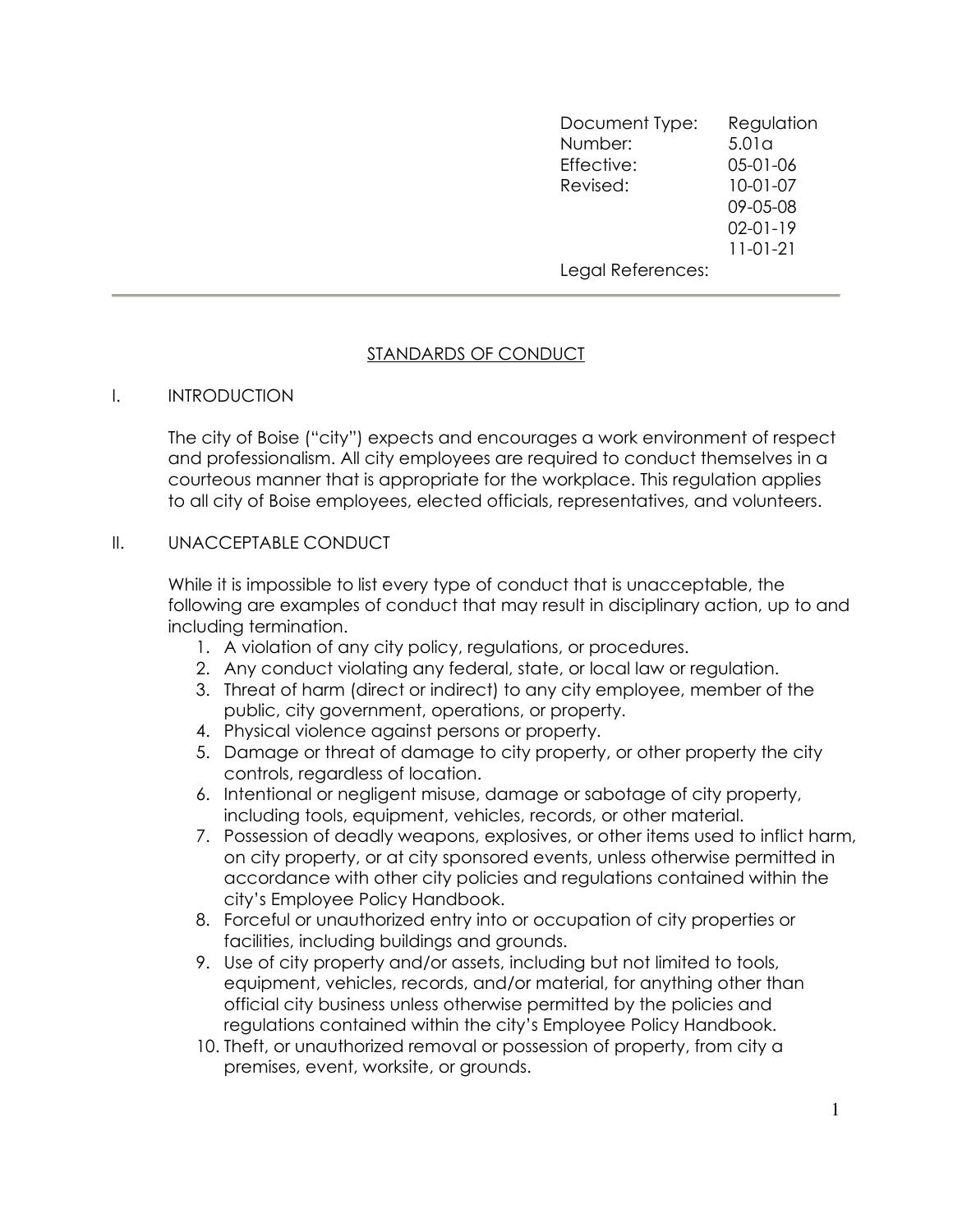- 11. Admission of guilt or conviction of a crime that reflects negatively on the employee's ability to perform their job or on the city as an employer.
- 12. Insubordination, including refusal or failure to carry out assignments or comply with policies, regulations, rules, procedures, and/or directives including oral instructions; failing to use required safety equipment, refusing a work schedule change, reasonable requests to work overtime or be on-call, or failure to perform duties in a timely manner. This provision does not apply to requests to perform assignments that are unethical or illegal.
- 13. Failure to keep management informed on matters that pertain to and/or affect work related duties, or city business.
- 14. Conduct or speech that violates commonly accepted standards of a professional workplace and that, under present circumstances, has no redeeming social value.
- 15. Any speech or conduct deemed rude, disrespectful, irresponsible, or otherwise inappropriate including, but not limited to, the use of profane, indecent, or abusive language when acting as or identified as a city employee.
- 16. Making malicious, vindictive, false, and/or harmful statements about others or engaging in verbal abuse, altercations, outbursts, name-calling, threats, or ridicule.
- 17. Attempting to intimidate or bully others.
- 18. Inability or refusal to work cohesively and in cooperation with others.
- 19. Exhibiting aggressive, antagonistic, or retaliatory behavior toward city employees, customers, or vendors.
- 20. Any conduct that obstructs, disrupts, or interferes with city business, processes, service, work environment or administrative functions and/or behavior that has an adverse impact on productivity and/or morale.
- 21. Material falsification of employment application or other documents relating to obtaining and maintaining employment.
- 22. Falsification of time or work records or falsification of city reports.
- 23. Untruthfulness related to the job or workplace which could hinder or jeopardize the city's interests.
- 24. Untruthfulness or withholding information relevant to an administrative investigation.
- 25. Absence without leave, job abandonment, unscheduled absences, tardiness, or failure to exercise due care for punctuality and/or attendance in regard to the scheduled hours set by the city.
- 26. Harassing, discriminating, or engaging in inappropriate conduct towards a person based upon that individual's protected class status as outlined in applicable laws or city policy or regulation.
- 27. Failure to report to the Human Resources Department within fortyeight (48) hours, or in accordance with the Drug Free Workplace Act, a felony or misdemeanor conviction, excluding minor traffic violations.